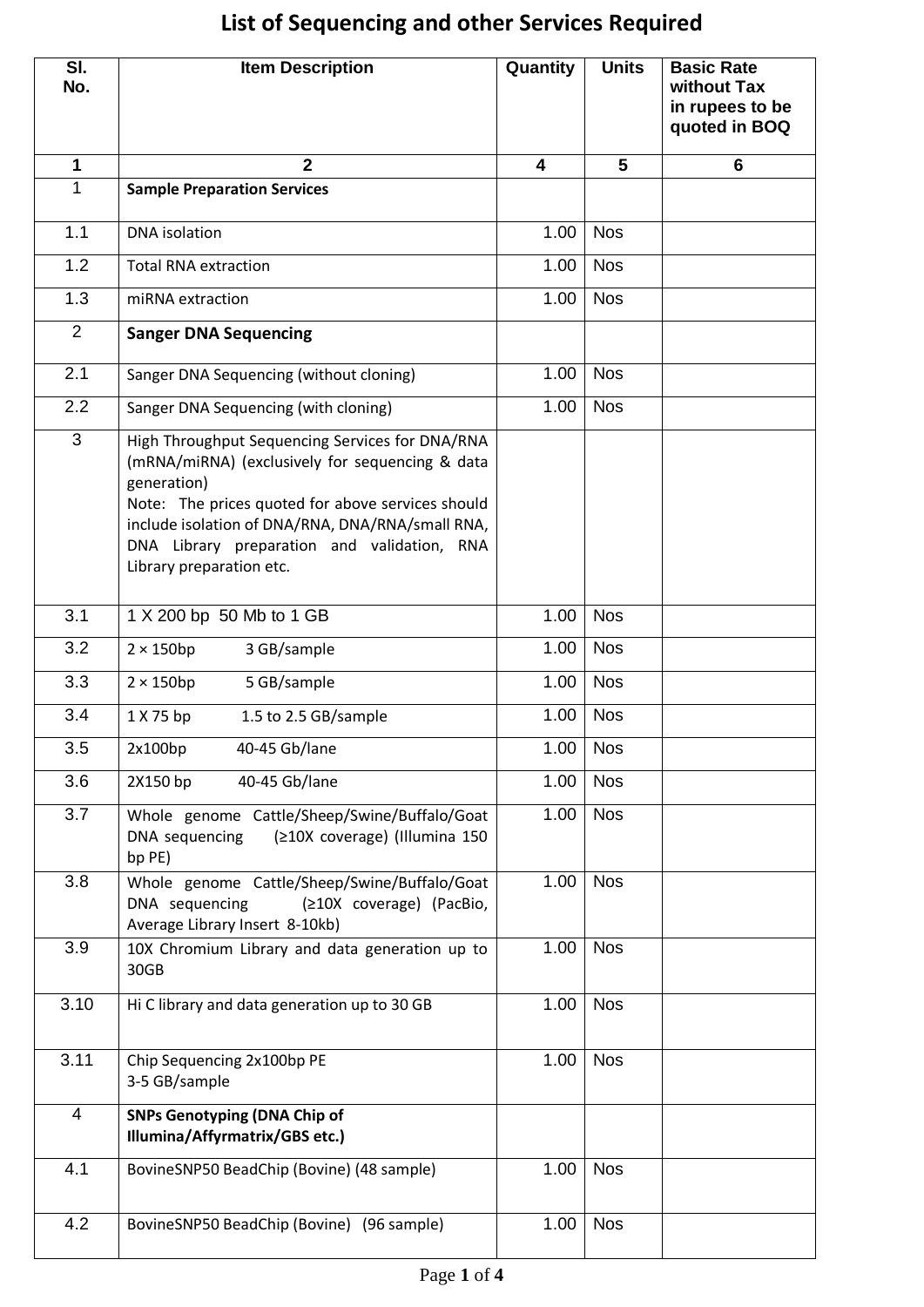| 4.3            | BovineHD Genotyping BeadChip (777K Chip)<br>(Bovine) (48 sample)                                                                              | 1.00 | <b>Nos</b> |
|----------------|-----------------------------------------------------------------------------------------------------------------------------------------------|------|------------|
| 4.4            | BovineHD Genotyping BeadChip (777K Chip)<br>(Bovine) (96 sample)                                                                              | 1.00 | <b>Nos</b> |
| 4.5            | PorcineSNP60 BeadChip (Porcine) (48 sample)                                                                                                   | 1.00 | <b>Nos</b> |
| 4.6            | PorcineSNP60 BeadChip (Porcine) (288 sample)                                                                                                  | 1.00 | <b>Nos</b> |
| 4.7            | OvineSNP50 BeadChip (Ovine) (48 sample)                                                                                                       | 1.00 | <b>Nos</b> |
| 4.8            | OvineSNP50 BeadChip (Ovine) (288 sample)                                                                                                      | 1.00 | <b>Nos</b> |
| 4.9            | Buffalo 90 K SNP array (Boffalo) (96 sample)                                                                                                  | 1.00 | <b>Nos</b> |
| 4.10           | Axiom Genome Wide BOS1 (96 sample)                                                                                                            | 1.00 | <b>Nos</b> |
| 4.11           | GBS/ddRAD Seq (any with known reference) (96<br>sample)                                                                                       | 1.00 | nos        |
| 4.12           | GBS/ddRAD Seq (denovo) (96 sample)                                                                                                            | 1.00 | <b>Nos</b> |
| 5              | <b>SNPs Validation</b>                                                                                                                        |      |            |
| 5.1            | SNPs Validation-(24 SNPs) (48 Sample)                                                                                                         | 1.00 | <b>Nos</b> |
| 5.2            | SNPs Validation-(24 SNPs) (96 Sample)                                                                                                         | 1.00 | <b>Nos</b> |
| 5.3            | SNPs Validation-(48 SNPs) (48 Sample)                                                                                                         | 1.00 | <b>Nos</b> |
| 5.4            | SNPs Validation-(48 SNPs) (96 Sample)                                                                                                         | 1.00 | <b>Nos</b> |
| 5.5            | SNPs Validation-(48 SNPs) (384 Sample)                                                                                                        | 1.00 | <b>Nos</b> |
| 5.6            | SNPs Validation-(96 SNPs) (48 Sample)                                                                                                         | 1.00 | <b>Nos</b> |
| 5.7            | SNPs Validation-(96 SNPs) (96 Sample)                                                                                                         | 1.00 | <b>Nos</b> |
| 6              | <b>Automated Microsatellite sequincing Services</b>                                                                                           |      |            |
| 6.1            | Microsatellite Genotyping Ready to Run (Per Well)                                                                                             | 1.00 | <b>Nos</b> |
| 6.2            | Microsatellite Genotyping Ready to Run (Per 96<br>Well Plate)                                                                                 | 1.00 | <b>Nos</b> |
| $\overline{7}$ | <b>Proteomics Services. Specification for Proteomics</b><br><b>Services:</b>                                                                  |      |            |
| 7.1            | 2D gel-based Quantitation analysis (sample<br>perparation, running the 2D Gels and analysis of<br>data to identify the protein/peptide spots) | 1.00 | <b>Nos</b> |
| 7.2            | 2D Gel Electrophoresis with western blot of 2D gel<br>with antibodies provided by user                                                        | 1.00 | <b>Nos</b> |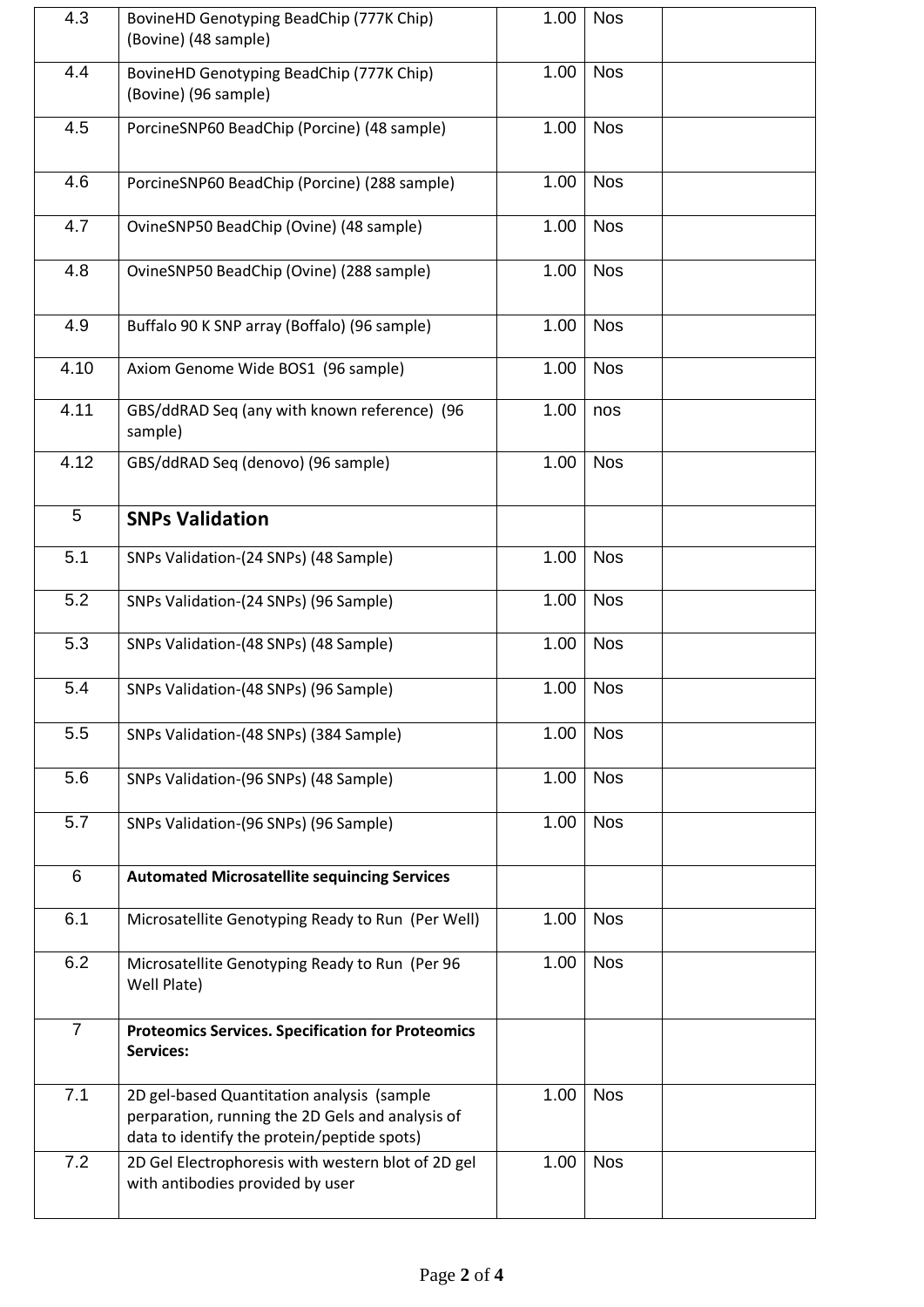| 7.3  | 2-D Gel Electrophoresis / western blot of 2D gels<br>with antibodies provided by user/ LCMS-MS data of<br>selected spots | 1.00 | <b>Nos</b> |  |
|------|--------------------------------------------------------------------------------------------------------------------------|------|------------|--|
| 7.4  | LC/MS/MS analysis (Gel free approach) with<br>Labelled Approach                                                          | 1.00 | <b>Nos</b> |  |
| 7.5  | LC/MS/MS analysis (Gel free approach) with<br>Labelled-free Approach                                                     | 1.00 | <b>Nos</b> |  |
| 7.6  | Identification of post-translational modifications on<br>purified proteins                                               | 1.00 | <b>Nos</b> |  |
| 7.7  | Global post-translational modifications on proteins<br>in complex mixtures                                               | 1.00 | <b>Nos</b> |  |
| 7.8  | MALDI-TOF/ TOF MS Peptide Mass Fingerprint for<br>Pure proteins in solution/ or in gel plug                              | 1.00 | <b>Nos</b> |  |
| 7.9  | N-Terminal Sequencing of Protein                                                                                         | 1.00 | <b>Nos</b> |  |
| 7.10 | LC-MS/MS Orbitrap Total Proteome Analysis of<br>Complex Protein in Gel Plug/Solution                                     | 1.00 | <b>Nos</b> |  |
| 7.11 | Total proteome Data Acquisition and Analysis of<br><b>Complex Proteome</b>                                               | 1.00 | <b>Nos</b> |  |
| 7.12 | LC-MS/MS QTOF (Offline) or online                                                                                        | 1.00 | <b>Nos</b> |  |
| 8    | <b>Specification for Other Services</b>                                                                                  |      |            |  |
| 8.1  | X-ray crystallography Full spectrum                                                                                      | 1.00 | <b>Nos</b> |  |
| 8.2  | High Pressure Liquid Chromatography Amino acid<br>analysis                                                               | 1.00 | <b>Nos</b> |  |
| 8.3  | (HPLC) Size exclusion                                                                                                    | 1.00 | <b>Nos</b> |  |
| 8.4  | (HPLC) Reverse phase separation and purification                                                                         | 1.00 | <b>Nos</b> |  |
| 8.5  | Gas Chromatography-Mass Spectroscopy only run                                                                            | 1.00 | <b>Nos</b> |  |
| 8.6  | Gas Chromatography-Mass Spectroscopy Amino<br>acid analysis                                                              | 1.00 | <b>Nos</b> |  |
| 8.7  | Gas Chromatography-Mass Spectroscopy<br>Carbohydrate analysis                                                            | 1.00 | <b>Nos</b> |  |
| 8.8  | Gas Chromatography-Mass Spectroscopy Fatty acid<br>analysis                                                              | 1.00 | <b>Nos</b> |  |
| 8.9  | Gas Chromatography-Mass Spectroscopy Organic<br>acid analysis                                                            | 1.00 | <b>Nos</b> |  |
| 9    | <b>Methylation Services:</b>                                                                                             |      |            |  |
| 9.1  | Methylation / Bisulphite Sequencing Hiseq 100x<br>Coverage                                                               | 1.00 | <b>Nos</b> |  |
| 9.2  | Methylation / Bisulphite Sequencing Hiseq 50x<br>Coverage                                                                | 1.00 | <b>Nos</b> |  |
| 10   | <b>Nucleic acid Micro Array services</b>                                                                                 |      |            |  |
| 10.1 | Nucleic acid Micro Array services (Up to 8<br>sample and 15000 probes per sample)                                        | 1.00 | <b>Nos</b> |  |
| 10.2 | Nucleic acid Micro Array services (Up to 8<br>sample and 60000 probes per sample)                                        | 1.00 | <b>Nos</b> |  |
|      |                                                                                                                          |      |            |  |